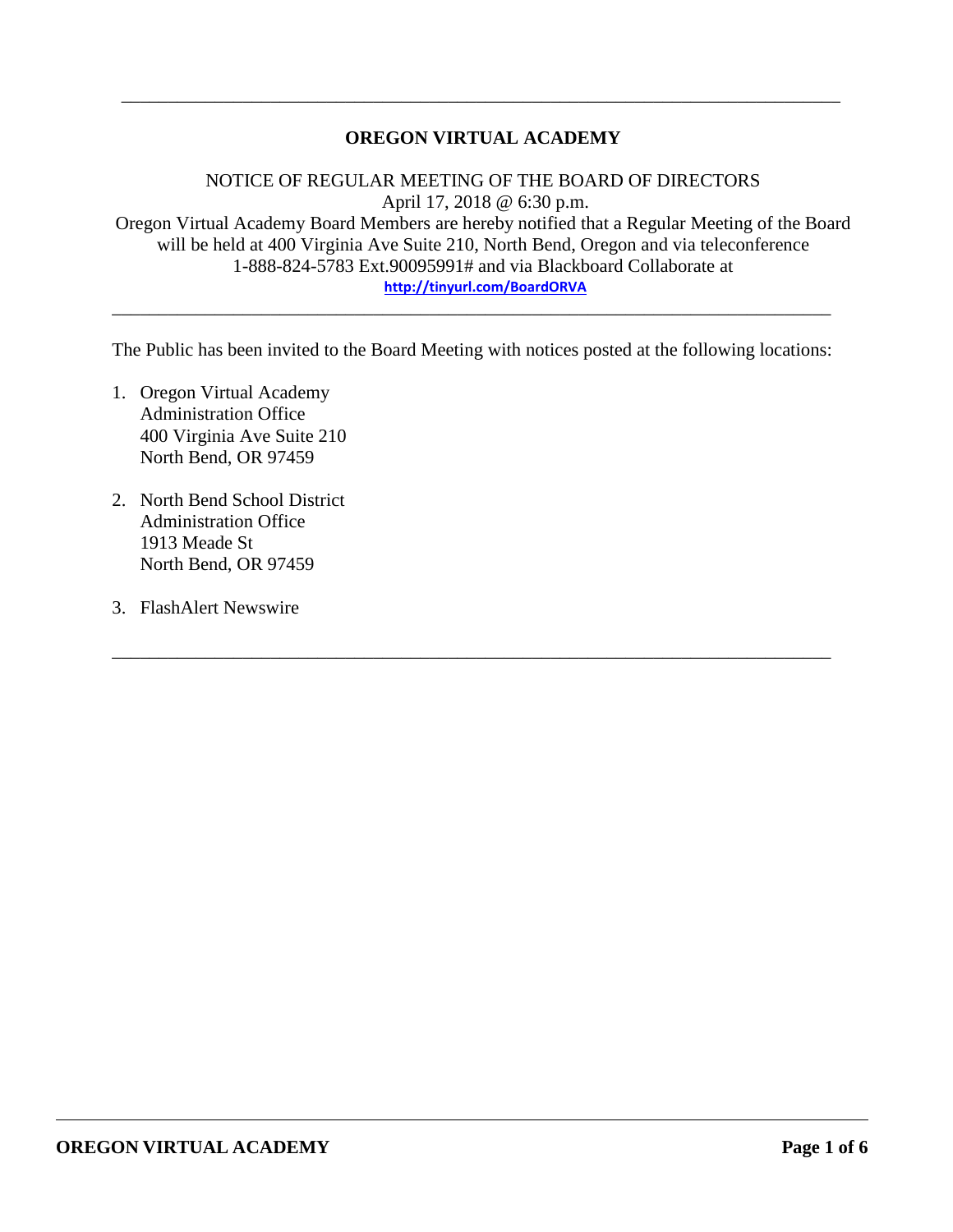#### **AGENDA REGULAR MEETING AGENDA**

## **BOARD OF DIRECTORS OREGON VIRTUAL ACADEMY**

**Tuesday, April 17th , 2018 6:30 p.m.** ORVA Office 400 Virginia Ave Suite 210 North Bend, OR 97459

## **INSTRUCTIONS FOR PRESENTATIONS TO THE BOARD BY PARENTS AND CITIZENS**

The Oregon Virtual Academy welcomes your participation at the School's Board meetings. The purpose of a public meeting of the Board of Directors is to conduct the affairs of the School in public. We are pleased that you are in attendance and hope that you will visit these meetings often. Your participation assures us of continuing community interest in our School. To assist you in the ease of speaking/participating in our meetings, the following guidelines are provided.

- 1. Agendas are available to all audience members at the door to the meeting or by requesting the agenda from School Officials (541-751-8060).
- 2. The "Public Comment" portion is set aside for members of the audience to raise issues that are not specifically on the agenda. These presentations are limited to three (3) minutes and total time allotted to non-agenda items will not exceed fifteen (15) minutes. The Board may give direction to staff to respond to your concern or you may be offered the option of returning with a citizen-requested item.
- 3. When addressing the Board, speakers are requested to stand, to state their name and address, and to adhere to the time limits set forth.
- 4. Citizens may request that a topic related to school business be placed on a future agenda by submitting a written request at least seventy-two (72) hours in advance of any regular meeting. Once such an item is properly placed on the agenda, the Board can respond, interact, and act upon the item.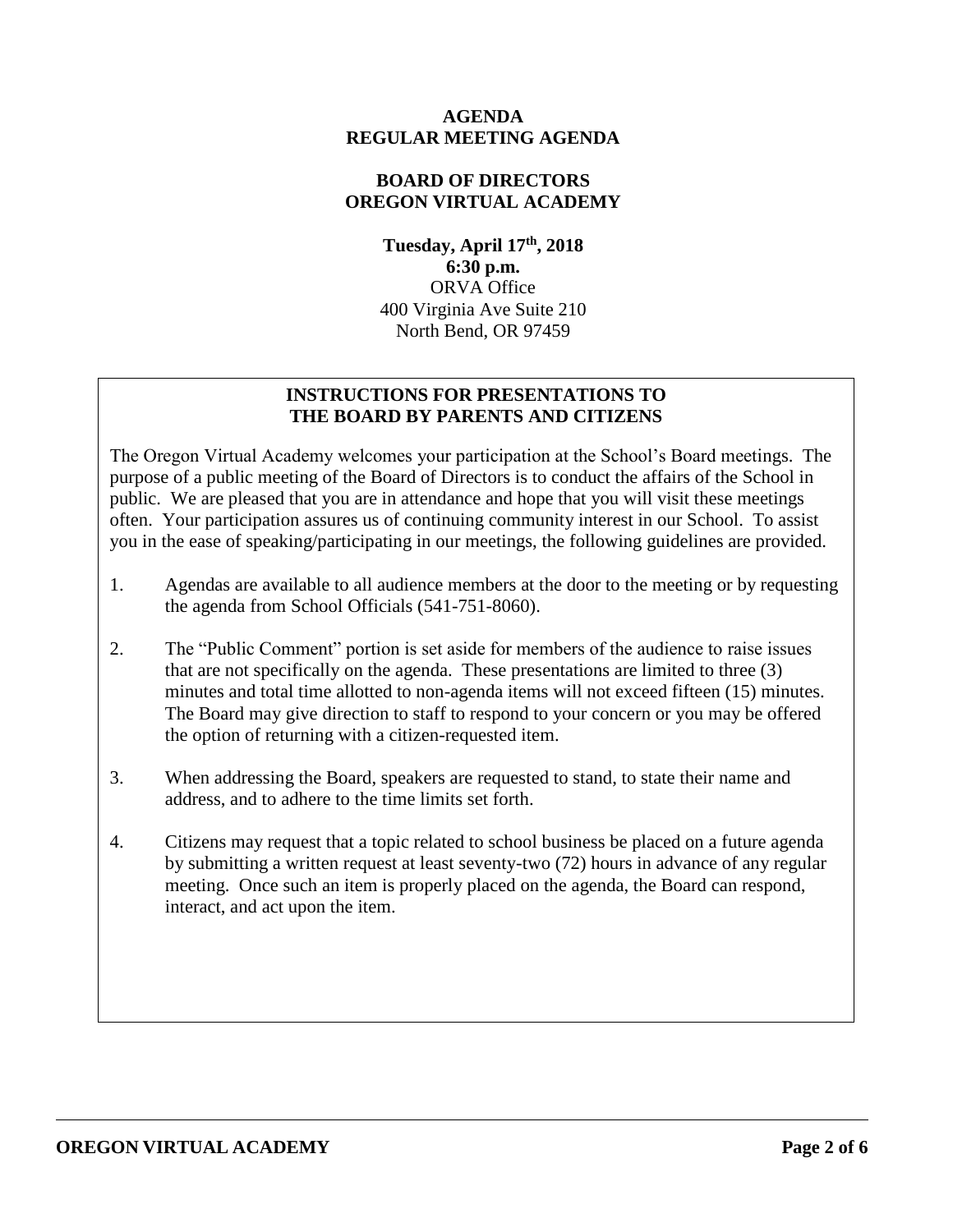#### **I. PRELIMINARY**

**A.** Call To Order

Meeting was called to order by the Board Chair at P.M.

**B.** Roll Call

| <b>Member</b>       | Title         | Term      | <b>Present</b> | <b>Absent</b> | In | Out |
|---------------------|---------------|-----------|----------------|---------------|----|-----|
| Mr. Paul Tannahill  | Member        | 2015-2018 |                |               |    |     |
| Mr. Michael Herndon | Member        | 2015-2018 |                |               |    |     |
| Ms. Terri Bennink   | Secretary     | 2016-2019 |                |               |    |     |
| Mr. Steven Isaacs   | Member        | 2016-2019 |                |               |    |     |
| Mr. Brian Bray      | Chairman      | 2016-2019 |                |               |    |     |
| Mr. Barry Jahn      | Vice Chairman | 2017-2020 |                |               |    |     |
| Vacant              | Member        | 2017-2020 |                |               |    |     |

#### **II. COMMUNICATIONS**

**A)** PUBLIC COMMENTS:

No individual comment shall be for more than three (3) minutes and the total time for this purpose shall not exceed fifteen (15) minutes. Board members may respond to comments however no action can be taken. The Board may give direction to staff following comment.

- **B)** BOARD/STAFF DISCUSSION
	- 1. School Informational Reports
		- a. SLT Updates ORVA HOS and SLT Members
		- b.Review of Financial Packet (through March 2018)-C. Chun-Hoon, Finance Manager
		- c. Credit Card Charges (through March 2018)-A. Owen, Interim Office Manager
	- 2. Board of Directors Discussion:
		- a. Committee Updates
			- i) Finance Committee Mr. Herndon, Board Member
			- ii) Teacher to Board Committee Mr. Jahn, Board Member
			- iii) Professional Services Committee Mr. Bray, Board Member
			- iv) Policy Committee Mr. Herndon, Board Member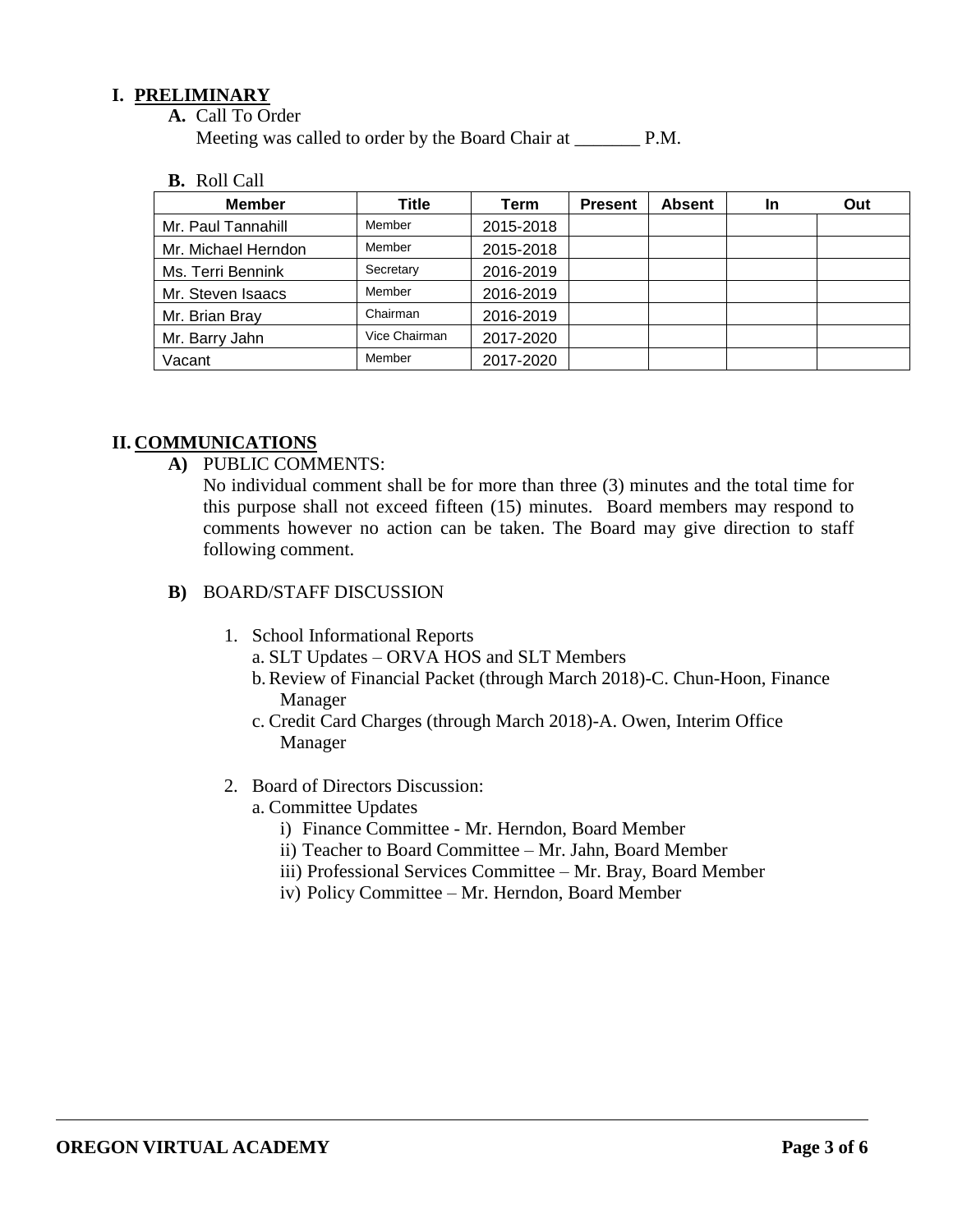### **III. CONSENT AGENDA ITEMS**

All matters listed under the consent agenda are considered by the Board to be routine and will be approved/enacted by the Board in one motion in the form listed below. Unless specifically requested by a Board member for further discussion or removed from the agenda, there will be no discussion of these items prior to the Board votes on them. The Head of School recommends approval of all consent agenda items.

#### **A.** ITEMS FOR APPROVAL

- 1. Previous Meeting Minutes
	- a. March 20<sup>th</sup>, 2018
- 2. New Hires
	- a. Christopher Webber- Fourth Grade Substitute Teacher
- 3. Exits
- a. Zachary Keesey
- b. Charity Kitsyuk
- 4. K12 Invoice Payment

Motion\_\_\_\_\_\_\_\_\_\_\_\_\_\_\_\_ Second\_\_\_\_\_\_\_\_\_\_\_\_\_\_\_\_\_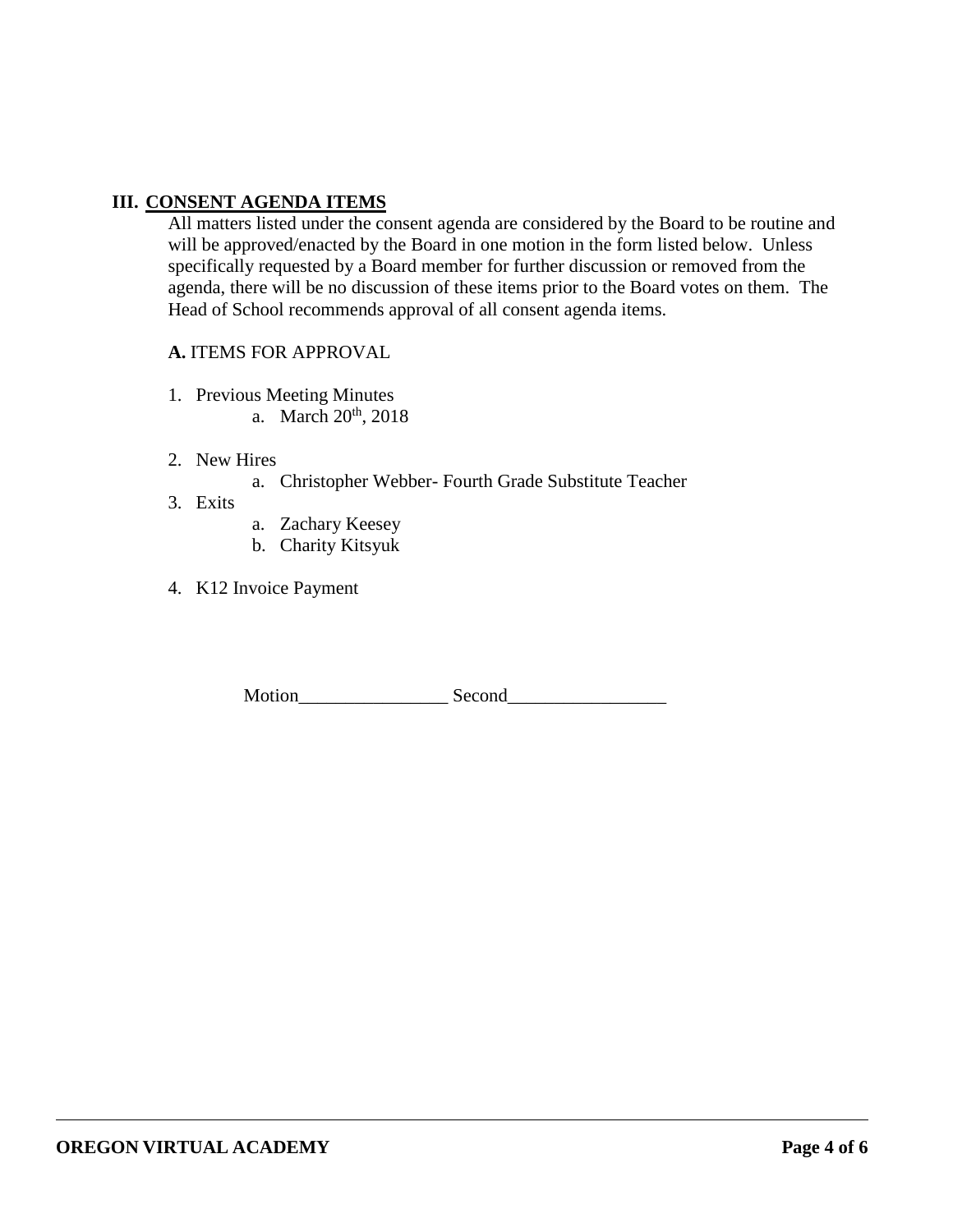## **IV. ACTION ITEMS**

1) IV-BDRPT-01\_4-17-18 Discussion and Possible Action on Board Adopted Policy

| <b>Member</b>       | <b>Motion</b> | Aye          | <b>No</b>            | <b>Abstain</b> | <b>Absent</b> |
|---------------------|---------------|--------------|----------------------|----------------|---------------|
| Mr. Paul Tannahill  |               |              |                      |                |               |
| Mr. Michael Herndon |               |              |                      |                |               |
| Ms. Terri Bennink   |               |              |                      |                |               |
| Mr. Steven Isaacs   |               |              |                      |                |               |
| Mr. Brian Bray      |               |              |                      |                |               |
| Mr. Barry Jahn      |               |              |                      |                |               |
| Vacant              |               |              |                      |                |               |
| Motion              | Carried(      | Not Carried( | $Vote,(A)$ $(N)(Ab)$ | Tabled(        |               |

2) IV-BDRPT-02\_4-17-18 Discussion and Possible Action related to proposed Educational Products and Services Agreement with K12.

| <b>Member</b>       | <b>Motion</b> | Aye          | <b>No</b>            | <b>Abstain</b> | <b>Absent</b> |
|---------------------|---------------|--------------|----------------------|----------------|---------------|
| Mr. Paul Tannahill  |               |              |                      |                |               |
| Mr. Michael Herndon |               |              |                      |                |               |
| Ms. Terri Bennink   |               |              |                      |                |               |
| Mr. Steven Isaacs   |               |              |                      |                |               |
| Mr. Brian Bray      |               |              |                      |                |               |
| Mr. Barry Jahn      |               |              |                      |                |               |
| Vacant              |               |              |                      |                |               |
| Motion              | Carried(      | Not Carried( | $Vote,(A)$ $(N)(Ab)$ | Tabled(        |               |

3) IV-BDRPT-03\_4-17-18 Discussion and Possible Action related to Draft SY 18-19 Budget

| <b>Member</b>       | <b>Motion</b> | Aye          | <b>No</b>         | <b>Abstain</b> | <b>Absent</b> |
|---------------------|---------------|--------------|-------------------|----------------|---------------|
| Mr. Paul Tannahill  |               |              |                   |                |               |
| Mr. Michael Herndon |               |              |                   |                |               |
| Ms. Terri Bennink   |               |              |                   |                |               |
| Mr. Steven Isaacs   |               |              |                   |                |               |
| Mr. Brian Bray      |               |              |                   |                |               |
| Mr. Barry Jahn      |               |              |                   |                |               |
| Vacant              |               |              |                   |                |               |
| Motion              | Carried(      | Not Carried( | Vote, (A) (N)(Ab) | Tabled(        |               |